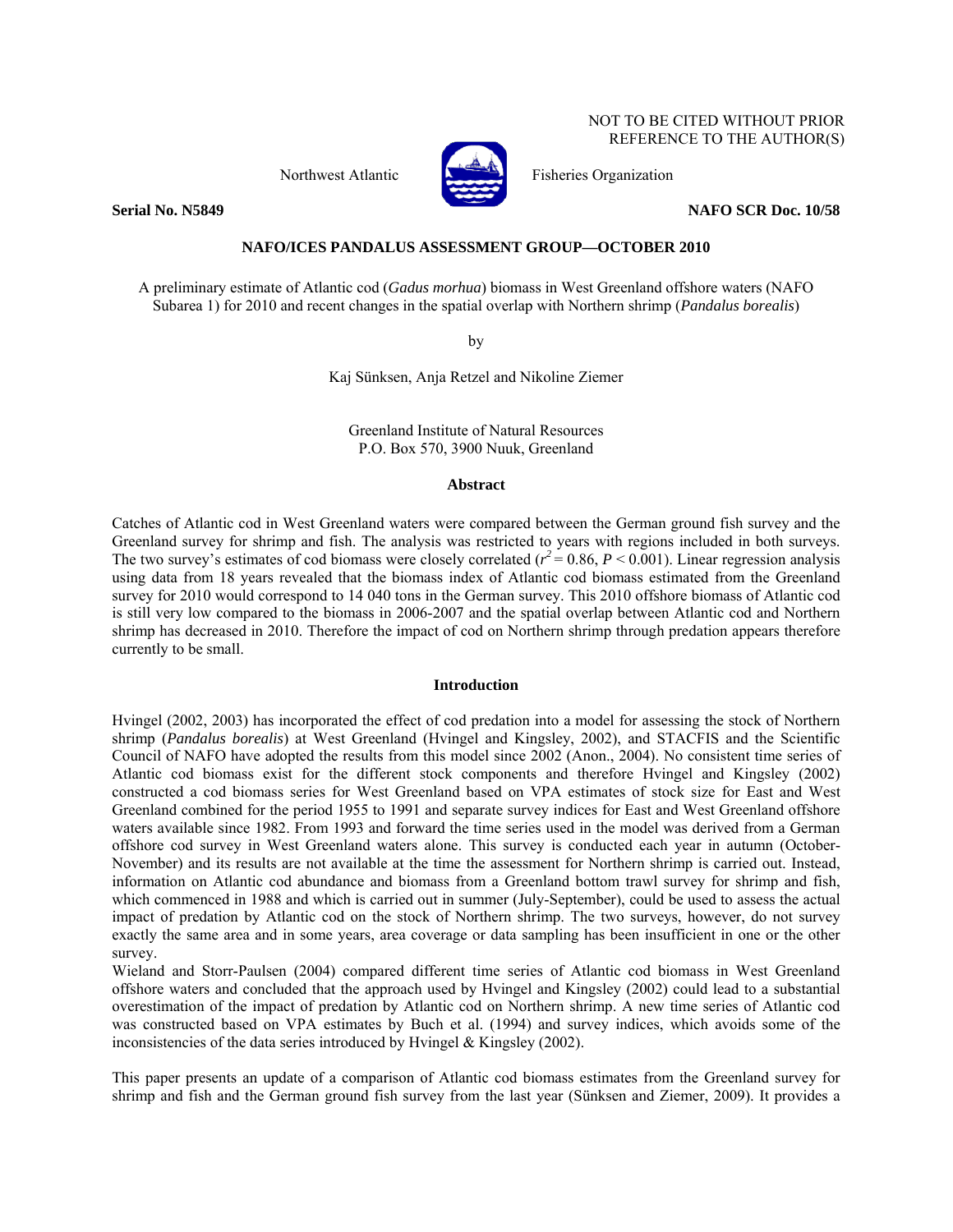preliminary estimate of Atlantic cod biomass in West Greenland waters for 2010 that is comparable to the biomass indices from previous years for the area covered by the German survey. Furthermore, the paper examines changes in the spatial overlap between Atlantic cod and Northern shrimp and suggests an alternative time series of Atlantic cod biomass for consideration in the assessment of Northern shrimp.

#### **Materials and Methods**

The Greenland bottom trawl survey for fish and shrimps covers the offshore areas at West Greenland and has been conducted from 1988-2010. The area has been expanded through time and since 1992 the survey has covered the area between 72°30'N and 59°15'N (NAFO Division 1A-1F) from the 3 nautical mile limit to the 600 m depth contour (Fig. 1) and the inshore area Disko Bay. The survey area is divided into NAFO Divisions, which are further subdivided into four depth strata ( $\leq$  150 m, 151-200 m, 201-400 m and 401-600 m). The survey was originally designed as a shrimp survey and sampling of fish data was not complete in the period 1988-1991. Since 1992 the sampling of fish has improved and it is now considered as a combined survey for shrimp and fish (Nygaard and Jørgensen, 2010). The survey is designed as a stratified random trawl survey with a minimum of two hauls per stratum. The sampling period is June to August and throughout the entire time period the survey has been conducted by the Greenland Institute of Natural Resources with the research trawler RV *Pâmiut.* Shrimp trawls with a high (10-12 m) vertical opening have been used, which were equipped with a heavy bobbin chain ground gear until 2004 (Skjervøy trawl) or a rockhopper bobbin/rubber disc ground gear since 2005 (Cosmos 2600 trawl). Towing speed has always been about 2.5 knots (see Ziemer, Kingsley & Siegstad 2010 for further details on the survey design).

The German survey is as a stratified random groundfish survey covering the shelf area outside the 3 nautical mile limit and the continental slope down to a depth of 400 m off East and West Greenland between 67°00'N and 59°00'N (ICES area 14 and NAFO Div. 1B-1F, Fig. 1). The Institute for Sea Fisheries, Germany, has conducted this survey annually since 1982. The primary target is cod, and the fishing gear used is a groundfish trawl rigged with a heavy ground gear. Towing speed is 4 knots. The survey provides swept area estimates of abundance (by age) and biomass (all ages pooled) for the East and the West Greenland offshore component, which form the primary basis for the evaluation of the status of the offshore cod stock (ICES, 2010).

Area coverage was incomplete in one or the other surveys the following years and areas:

- NAFO Div. 1A and 1BN have always been covered by the Greenland survey only,
- the northern areas, i.e. 1B and NAFO Div. 1C, were not covered in the German survey in 1995, in 2001 to 2003, and in 2005,
- In 1995 NAFO Div. 1D were not covered by the German survey.

Consequently, new annual indices of Atlantic cod abundance and biomass were calculated for the Greenland survey for all years since 1992 excluding areas for which no corresponding data have been available from both surveys.

Final factors for converting cod catches from 2005 to 2010 made with the Cosmos trawl to Skjervøy catches from the period 1998-2004 are yet not available. Therefore the 2005 to 2010 estimates were converted preliminarily to the old trawl standard using a size-independent conversion of total catches and an adjustment for the smaller average swept area fished with the old trawl (Nygaard and Jørgensen, 2010):

$$
Cod_{Skjervoy} = 1/1.78 * 1.15 * Cod_{Cosmos} = 0.65 * Cod_{Cosmos}.
$$

The major difference between the two trawls is the ground gear, and Lewy *et al*. (2004) reported a conversion factor of about 0.5 in such a case, which is close to the value used here.

The changes in the geographical distribution of Atlantic cod and Northern shrimp were examined using both data from the fishery and from the two surveys described above. Commercial catches reported by NAFO Division have been available for Atlantic cod from Horsted (2000) for the period 1953-1991 and for Northern shrimp from Kingsley and Hvingel (2005) for the period 1975-2005. These values were used to calculate mean latitude of the catches based on the mid of the geographical boundaries of the NAFO statistical areas (Fig. 1) weighted by the aggregated catches. Here, the northern limit of NAFO Division 1A was set to 73°00' N and the southern limit of NAFO Division 1F was set to 59°30' N considering the main distributional range of the fishery for the two species.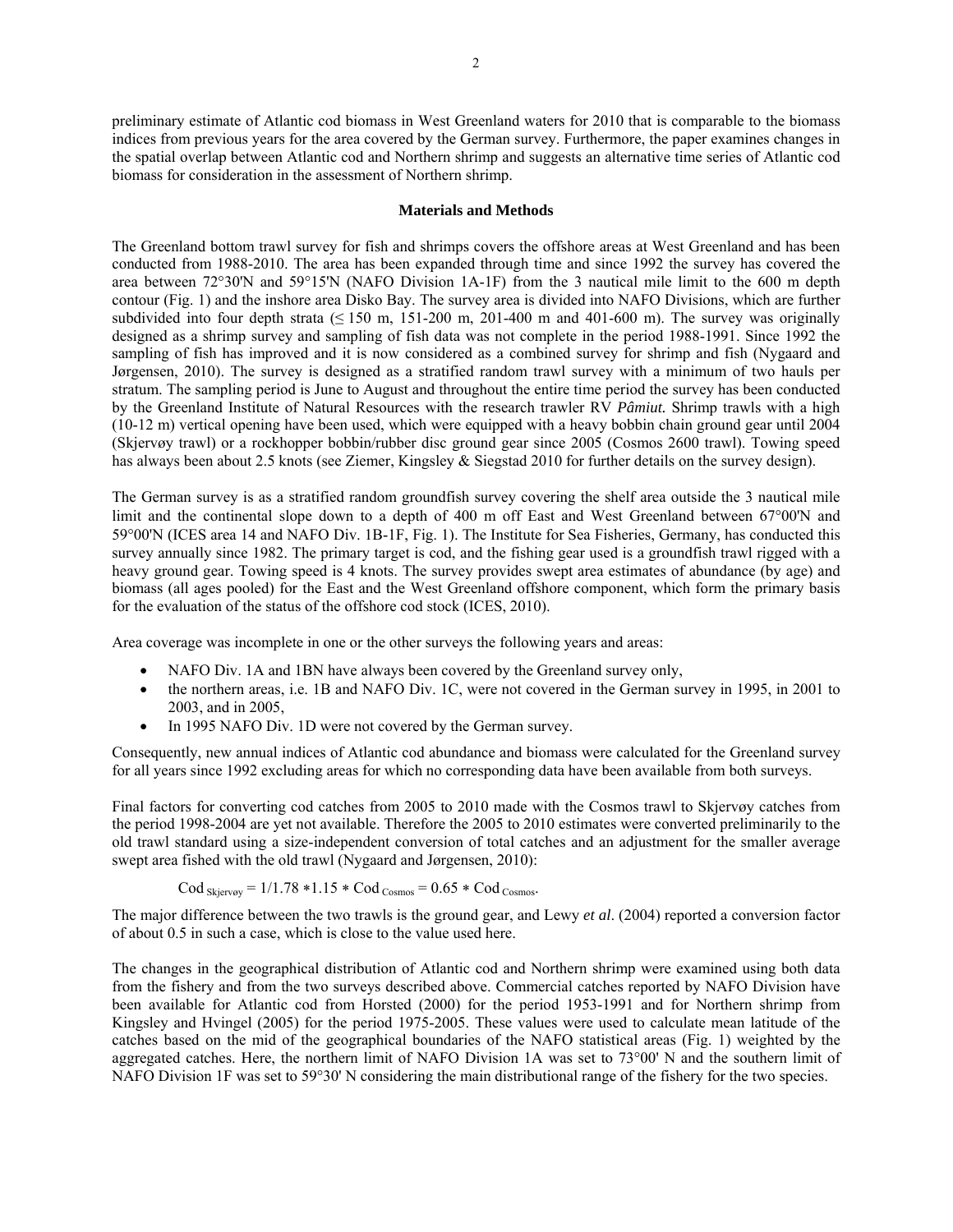Wieland et al. (2006) have applied a geostatistical tool, the global index of collocation (GIC) developed by Bez and Rivoirard (2000), to examine the spatial overlap of Atlantic cod and Northern shrimp based on geo-referenced survey data. These results were used to establish a regression between the GIC and the mean latitude of survey biomass of Atlantic cod. This relationship was used to estimate GIC values back in time, i.e. for the periods in which only commercial catch data by NAFO division and no survey data by set were available or the survey appeared to insufficient due to poor area coverage either in the German or the Greenland survey.

### **Results and Discussion**

Atlantic cod biomasses estimated from the Greenland survey were considerably below the estimates from the German survey in the overlapping years and area, and different trawl types and towing speeds might be the major causes for this. Despite pronounced differences between the two surveys at the upper levels of cod biomass, highly significant correlations  $(r^2 = 0.86, P \le 0.001, n = 18)$  between the two data series were found, and the equation obtained by linear regression on a log-log scale (Fig. 2) is:

$$
log (Cod\ biomass_{German\ Survey}) = 0.946 + 0.892 * log (Cod\ biomass_{Greenland\ Survey})
$$

For the most recent years, the survey estimates of stock biomass indicated a pronounced southern distribution of Atlantic cod. This is also confirmed by the 2010 results where the main concentrations were found in NAFO subarea 1D and 1F (Tab. 1 and Figure 3).

Overall estimates of cod biomass are 7600 tons for the entire surveyed area and 5991 tons for the reduced area that corresponds to the German survey. Taking into account the change of the trawl in the Greenland survey, the latter value converts to 3876 tons that is comparable with the old values obtained with the Skjervøy trawl.

The regression equation derived from the comparison of the German and the Greenland survey in the previous years gives an biomass estimate of 14 040 tons of Atlantic cod to be found by the German survey in fall 2010 in NAFO Div. 1B (south of 67°N) to 1F (Tab. 2 and Figure 4). Although the biomass has increased compared to the very low 2009 level the 2010 biomass must still be considered low compared to the 2006 and 2007 level where the 2003 year class were found offshore giving to rise to biomasses on 160 000 to 170 000 tons respectively.

### **Acknowledgements**

Greenland Institute of Natural Resources would like to thank Dr. Heino Fock involved in the German groundfish survey for their cooperation.

#### **References**

ANON. 2004. Scientific Council Meeting –October/November 2004. *NAFO SCS Doc*., No. 20, Serial No. N5061.

- ZIEMER, N., KINGSLEY, M. and H. SIEGSTAD, 2010. Results of the Greenland Bottom Trawl Survey for Northern shrimp (P*andalus borealis*) off West Greenland (NAFO Subarea 1 and Division 0A), 1988-2010. *NAFO SCR Doc*., No. 57, Serial No. N5848.
- BEZ, N., and J. RIVOIRARD. 2000. Indices of collocation between populations. In: Checkley, DM, Hunter, LR, Motos, L, van der Lingen, CD (eds.). Report of a workshop on the use of the Continuous Underway Fish Egg Sampler (CUFES) for mapping spawning habitats of pelagic fish. GLOBEC Report 14: 48-52.
- BUCH, E, S.A. HORSTED, and H. HOVGÅRD. 1994. Fluctuations in the occurrence of cod in Greenland waters and their possible causes. ICES Marine Science Symposia 198: 158-174.
- HORSTED, S.A. 2000. A review of the cod fisheries at Greenland, 1910-1995. Journal of Northwest Atlantic Fishery Science 28: 1-112.

HVINGEL, C. 2002. Assessment, prediction and risk analysis of stock development: Shrimp off West Greenland, 2002. *NAFO SCR Doc*., No. 157, Serial No. N4786.

HVINGEL, C. 2003. Assessment, prediction and risk analysis: Stock development and production of northern shrimp off West Greenland. *NAFO SCR Doc*., No. 73, Serial No. N4912.

HVINGEL, C., and M. C. S. KINGSLEY. 2002. A framework for the development of management advice on a shrimp stock using a Bayesian approach. *NAFO SCR Doc*., No. 158, Serial No. N4787.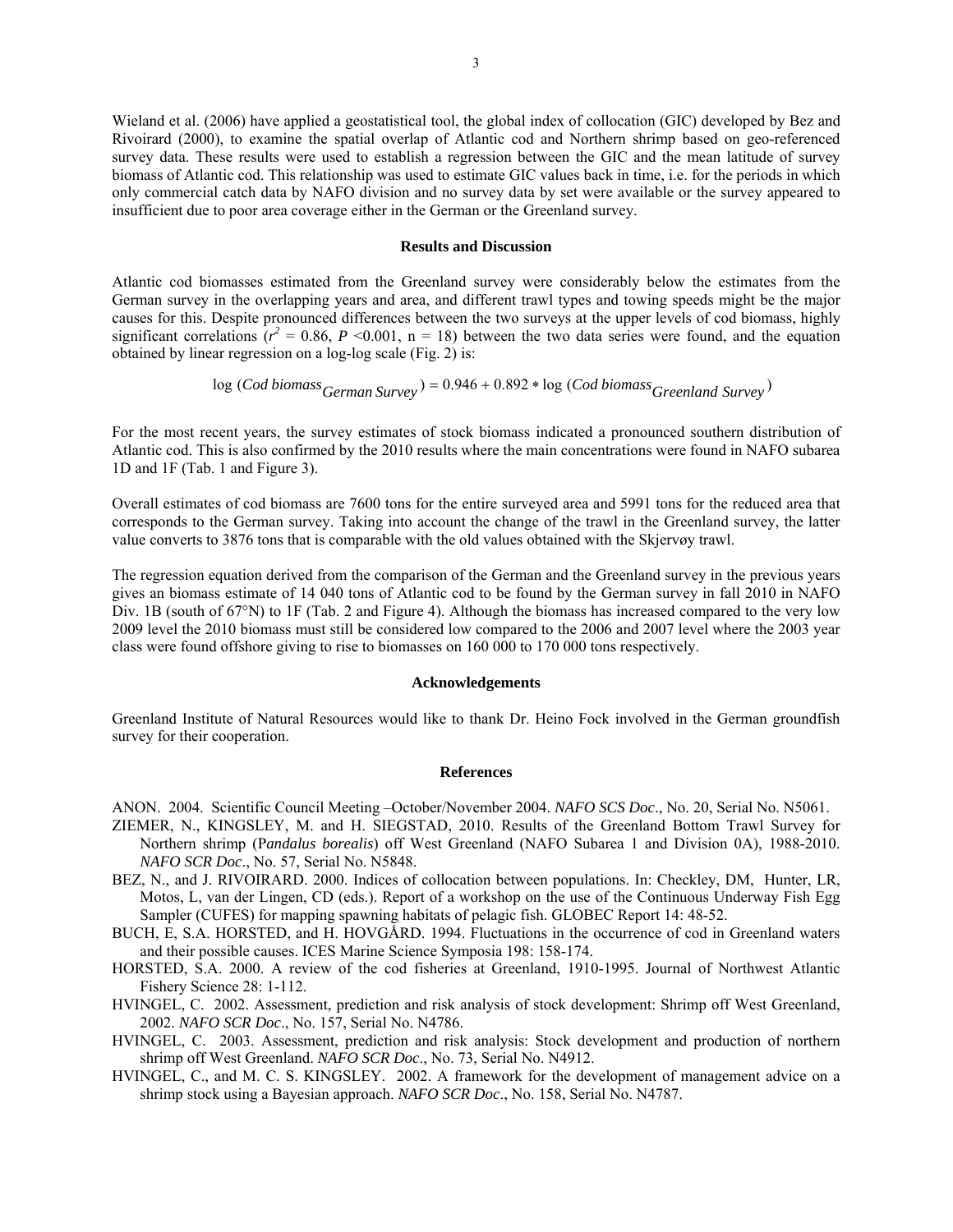ICES. 2010. Report of the North Western Working Group. *ICES C.M.* 2010/ACOM:07

- KINGSLEY, MCS. and C. HVINGEL. 2005. The fishery for Northern shrimp (P*andalus borealis*) off West Greenland, 1970-2005. *NAFO SCR Doc*., No. 83, Serial No. N5188.
- LEWY, P., J.R. NIELSEN and H. HOVGÅRD. 2004. Survey gear calibration independent of spatial fish distribution. Can. J. Fish. Aquat. Sci. 61:636-647
- NYGAARD, R. and O. JØRGENSEN. 2010. Biomass and Abundance of Demersal Fish Stocks off West Greenland Estimated from the Greenland Shrimp Survey, 1988-2009. *NAFO SCR Doc*., No. 30, Serial No. N5788.
- WIELAND, K. and M. STORR-PAULSEN, 2004. A comparison of different time series of Atlantic cod (*Gadus morhua*) biomass at West Greenland and their potential use for the assessment of Northern Shrimp (*Pandalus borealis*) in NAFO Subarea 1. *NAFO SCR Doc*., No. 71, Serial No. N5051.
- WIELAND, K., M. STORR-PAULSEN, and K. SÜNKSEN. 2007. Response in stock size and recruitment of northern shrimp (*Pandalus borealis*) to changes in predator biomass and distribution in West Greenland waters. Journal of Northwest Atlantic Fishery Science 39: 21-33.
- SÜNKSEN, K. and N. Ziemer. 2009. A preliminary estimate of Atlantic Cod (*Gadus morhua*) biomass in West Greenland offshore waters (NAFO Subarea 1) for 2009 and recent changes in the spatial overlap with Northern shrimp (*Pandalus borealis*). *NAFO SCR Doc*., No. 65, Serial No. N5726.

|      | German survey            |                          |       |                | Greenlandic survey                |                   |                |                  |                |       |
|------|--------------------------|--------------------------|-------|----------------|-----------------------------------|-------------------|----------------|------------------|----------------|-------|
|      | Stratum                  |                          |       |                | Stratum (without $> 400$ m depth) |                   |                |                  |                |       |
| Year | $1BS+1C$                 | 1 <sub>D</sub>           | 1E    | 1F             | Sum                               | $1BS+1C$          | 1 <sub>D</sub> | 1E               | 1F             | Sum   |
| 1992 | 337                      | 94                       | 35    | 257            | 723                               | 109               | 118            | $\mathbf{0}$     | $\overline{2}$ | 229   |
| 1993 | 260                      | 108                      | 72    | $\overline{0}$ | 440                               | 30                | 39             | 124              | 5              | 193   |
| 1994 | 59                       | 28                       | 32    | 18             | 137                               | 47                | $\mathbf{0}$   | $\mathbf{1}$     | $\theta$       | 48    |
| 1995 | $\overline{\phantom{0}}$ | $\overline{\phantom{a}}$ | 39    | 19             | 58                                |                   | $^{+}$         | 3                | $\overline{4}$ | 7     |
| 1996 | 96                       | 46                       | 44    | 202            | 388                               | 15                | 23             | 27               | 49             | 114   |
| 1997 | 42                       | 22                       | 105   | 106            | 275                               | 55                | $\mathbf{0}$   | $\boldsymbol{0}$ | $\mathbf{0}$   | 55    |
| 1998 | 77                       | 17                       | 1     | 46             | 141                               | $\boldsymbol{0}$  | 47             | 50               | 3              | 100   |
| 1999 | 53                       | 17                       | 143   | 77             | 290                               | 6                 | 17             | 1                | $\mathbf{0}$   | 24    |
| 2000 | 249                      | 188                      | 157   | 44             | 638                               | 75                | 9              | $\overline{2}$   | 46             | 132   |
| 2001 | $\overline{\phantom{a}}$ | 361                      | 2056  | 185            | 2602                              | $^+$              | 178            | 98               | 100            | 376   |
| 2002 | $\overline{\phantom{a}}$ | 178                      | 285   | 1952           | 2415                              | $^{+}$            | 1489           | 42               | 150            | 42    |
| 2003 |                          | 283                      | 1535  | 758            | 2576                              | $^{+}$            | 453            | 118              | 46             | 555   |
| 2004 | 508                      | 639                      | 1196  | 4245           | 6588                              | 183               | 680            | 685              | 305            | 1853  |
| 2005 | $\overline{\phantom{a}}$ | 1457                     | 3884  | 21850          | 27191                             | $\qquad \qquad +$ | 1317           | 1047             | 38765          | 41129 |
| 2006 | 479                      | 91733                    | 5320  | 64593          | 162125                            | 420               | 5180           | 545              | 19111          | 25256 |
| 2007 | 2408                     | 3644                     | 15694 | 151432         | 173178                            | 223               | 582            | 471              | 21091          | 22367 |
| 2008 | 1745                     | 798                      | 3035  | 35535          | 41113                             | 1051              | 2133           | 4106             | 23719          | 31010 |
| 2009 | 37                       | 1204                     | 1049  | 1720           | 4010                              | 458               | 314            | 361              | 308            | 1441  |
| 2010 |                          |                          |       |                |                                   | 419               | 2058           | 787              | 2728           | 5991  |

Tab. 1: Observed Cod biomass (tons) by survey and area. Greenland survey as observed, i.e. without conversion -: not covered. +: covered but not to be included in the comparison.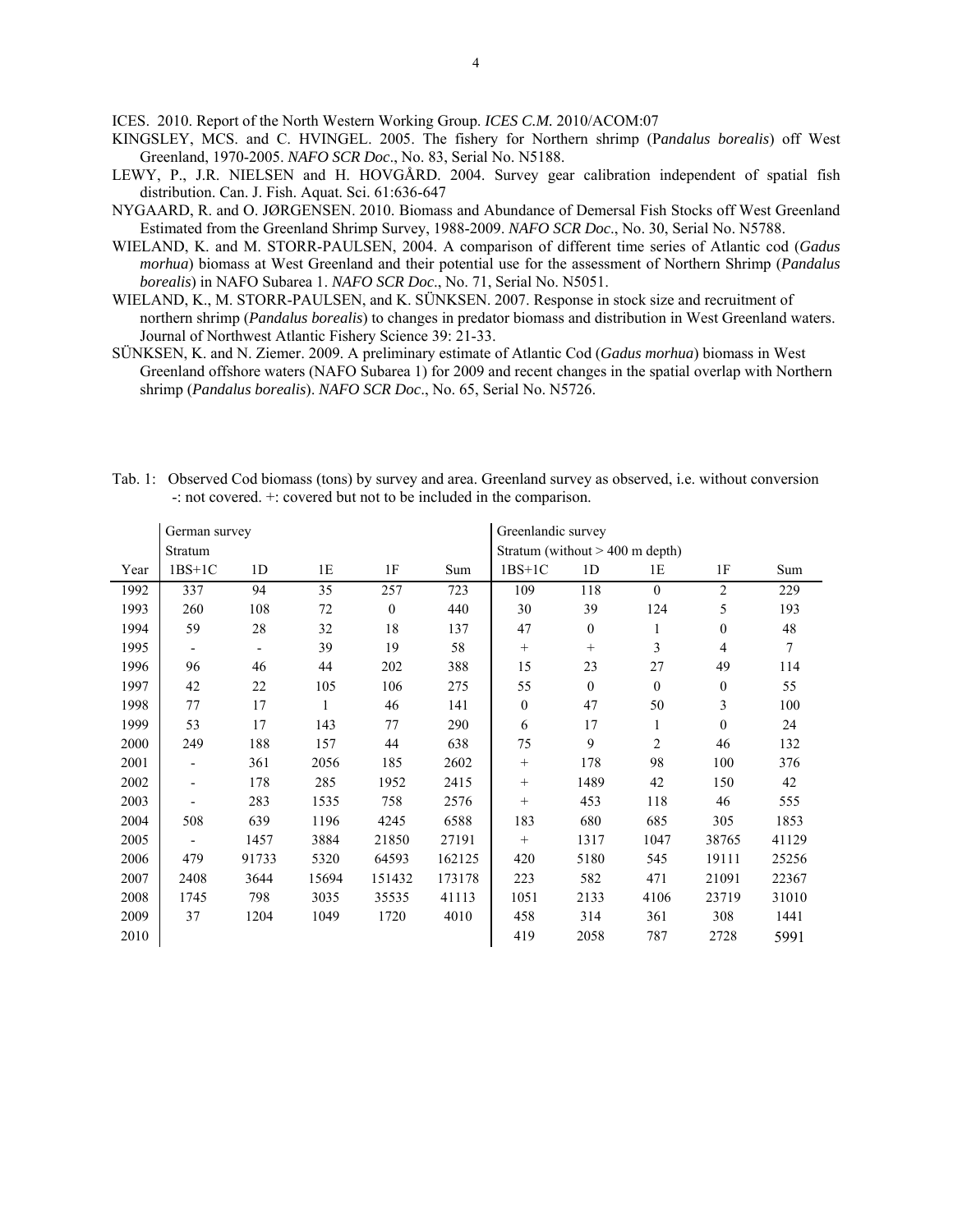|      | 1.44100H, 1.0017<br>Cod biomass |              |                | Spatial overlap    |             | 'effective'    |
|------|---------------------------------|--------------|----------------|--------------------|-------------|----------------|
|      | <b>VPA</b>                      | Survey       | VPA and survey | GIC Cod - Shr      |             | Cod            |
| Year | (Buch et al. 1984)              | (ICES 2008)  | combined *     | observed           | 'estimated' | biomass        |
| 1950 | 4076.5                          |              | 4076.5         |                    |             |                |
| 1951 | 3722.9                          |              | 3722.9         |                    |             |                |
| 1952 | 3285.7                          |              | 3285.7         |                    |             |                |
| 1953 | 2855.3                          |              | 2855.3         |                    | 0.692       | 1977.1         |
| 1954 | 2848.3                          |              | 2848.3         |                    | 0.714       | 2033.9         |
| 1955 | 2731.4                          |              | 2731.4         |                    | 0.703       | 1919.1         |
| 1956 | 2298.7                          |              | 2298.7         |                    | 0.693       | 1592.7         |
| 1957 | 2037.5                          |              | 2037.5         |                    | 0.684       | 1392.9         |
| 1958 | 1866.2                          |              | 1866.2         |                    | 0.674       | 1258.3         |
| 1959 | 1687.7                          |              | 1687.7         |                    | 0.719       | 1212.6         |
| 1960 | 1823.1                          |              | 1823.1         |                    | 0.706       | 1287.3         |
| 1961 | 1793.9                          |              | 1793.9         |                    | 0.704       | 1263.1         |
| 1962 | 1469.2                          |              | 1469.2         |                    | 0.716       | 1051.3         |
| 1963 | 1328.4                          |              | 1328.4         |                    | 0.686       | 911.2          |
| 1964 | 1327.6                          |              | 1327.6         |                    | 0.676       | 898.1          |
| 1965 | 1345.3                          |              | 1345.3         |                    | 0.706       | 950.2          |
| 1966 | 1254.9                          |              | 1254.9         |                    | 0.709       | 889.2          |
| 1967 | 1167.5                          |              | 1167.5         |                    | 0.683       | 797.4          |
| 1968 | 904.9                           |              | 904.9          |                    | 0.639       | 578.1          |
| 1969 | 637.4                           |              | 637.4          |                    | 0.611       | 389.7          |
| 1970 | 442.2                           |              | 442.2          |                    | 0.554       | 244.9          |
| 1971 | 372.8                           |              | 372.8          |                    | 0.587       | 218.7          |
| 1972 | 283.0                           |              | 283.0          |                    | 0.678       | 191.9          |
| 1973 | 179.5                           |              | 179.5          |                    | 0.643       | 115.4          |
| 1974 | 132.1                           |              | 132.1          |                    | 0.642       | 84.7           |
| 1975 | 108.5                           |              | 108.5          |                    | 0.629       | 68.2           |
| 1976 | 228.8                           |              | 228.8          |                    | 0.579       | 132.5          |
| 1977 | 251.7                           |              | 251.7          |                    | 0.574       | 144.5          |
| 1978 | 253.5                           |              | 253.5          |                    | 0.672       | 170.3          |
| 1979 | 217.3                           |              | 217.3          |                    | 0.670       | 145.6          |
| 1980 | 240.4                           |              | 240.4          |                    | 0.680       | 163.4          |
| 1981 | 178.3                           |              | 178.3          |                    | 0.619       | 110.4          |
| 1982 | 190.9                           |              | 190.9          |                    | 0.518       | 98.8           |
| 1983 | 134.0                           | 138.0        | 134.0          |                    | 0.461       |                |
| 1984 | 79.0                            | 80.9<br>28.3 | 79.0           |                    | 0.479       | 61.7<br>37.8   |
| 1985 | 51.7                            | 34.1         | 51.7           |                    | 0.482       | 25.0           |
| 1986 | 38.4                            | 75.9         | 38.4           |                    | 0.510       | 19.6           |
| 1987 | 466.7                           | 628.0        | 466.7          |                    | 0.604       |                |
| 1988 | 481.2                           | 646.7        | 481.2          |                    | 0.618       | 282.1<br>297.3 |
| 1989 | 403.2                           |              | 403.2          |                    | 0.370       |                |
| 1990 |                                 | 332.6        | 42.1           |                    | 0.289       | 149.1          |
| 1991 |                                 | 42.1<br>6.8  | 6.8            |                    | 0.313       | 12.2<br>2.1    |
| 1992 |                                 | 0.7          | 0.7            |                    | 0.523       | 0.4            |
| 1993 |                                 | 0.4          | 0.4            | 0.633              | 0.658       | 0.3            |
| 1994 |                                 | 0.1          | 0.1            |                    | 0.599       |                |
| 1995 |                                 | 0.1          | 0.1            | (0.356)<br>(0.120) | 0.483       | 0.1<br>0.0     |
| 1996 |                                 |              | 0.4            | 0.280              |             | 0.1            |
| 1997 |                                 | 0.4          | 0.3            |                    |             |                |
| 1998 |                                 | 0.3<br>0.1   | 0.1            | 0.490<br>0.390     |             | 0.1<br>0.0     |
| 1999 |                                 |              |                |                    |             |                |
| 2000 |                                 | 0.3          | 0.3            | 0.496<br>0.643     |             | 0.1            |
|      |                                 | 0.6          | 0.6            |                    |             | 0.4            |
| 2001 |                                 | 2.6          | 2.6            | 0.462              |             | 1.2            |
| 2002 |                                 | 2.4          | 2.4            | 0.278              |             | 0.7            |
| 2003 |                                 | 2.6          | 2.6            | 0.398              |             | 1.0            |
| 2004 |                                 | 6.6          | 6.6            | 0.257              |             | 1.7            |
| 2005 |                                 | 27.2         | 27.2           | 0.074              |             | 2.0            |
| 2006 |                                 | 162.1        | 162.1          | 0.220              |             | 35.7           |
| 2007 |                                 | 173.2        | 173.2          | 0.139              |             | 24.0           |
| 2008 |                                 | 41.1         | 41.1           | 0.156              |             | 6.4            |
| 2009 |                                 | 4.0          | 4.0            | 0.602              |             | 2.4<br>4.4     |
| 2010 |                                 |              | 14.0           | 0.315              |             |                |
|      |                                 |              |                |                    |             |                |

Tab. 2: Time series of Atlantic cod biomass (tons) (\*: using mean VPA to survey ratio based on Wieland & Storr-Paulsen, (2004).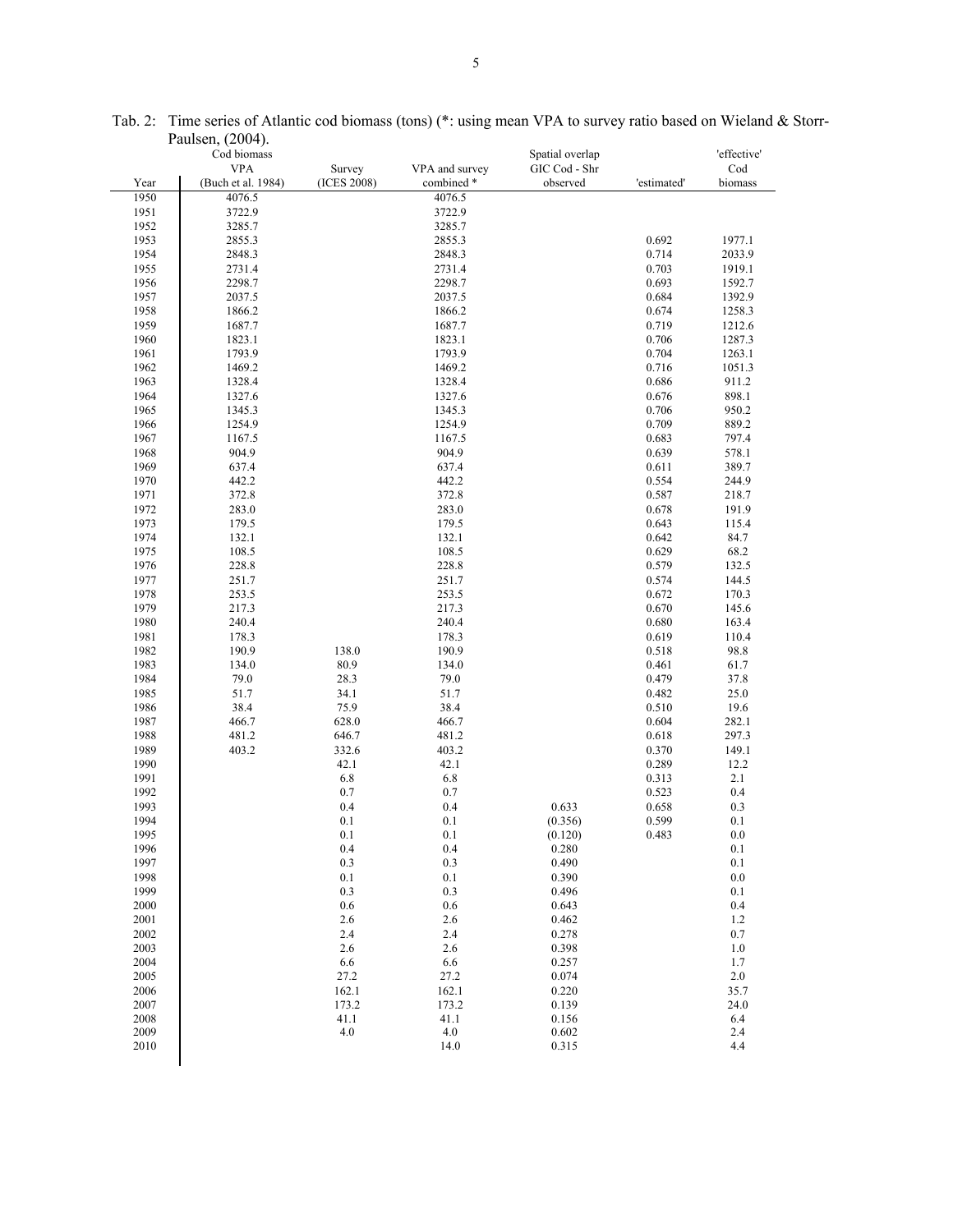

Fig. 1. Survey coverage for the Greenland fish and shrimp survey and the German ground fish survey in West Greenland offshore waters. (\*: NAFO divisions 1B and 1C were not covered by the German survey in 1995, in 2001 to 2003 and in 2005).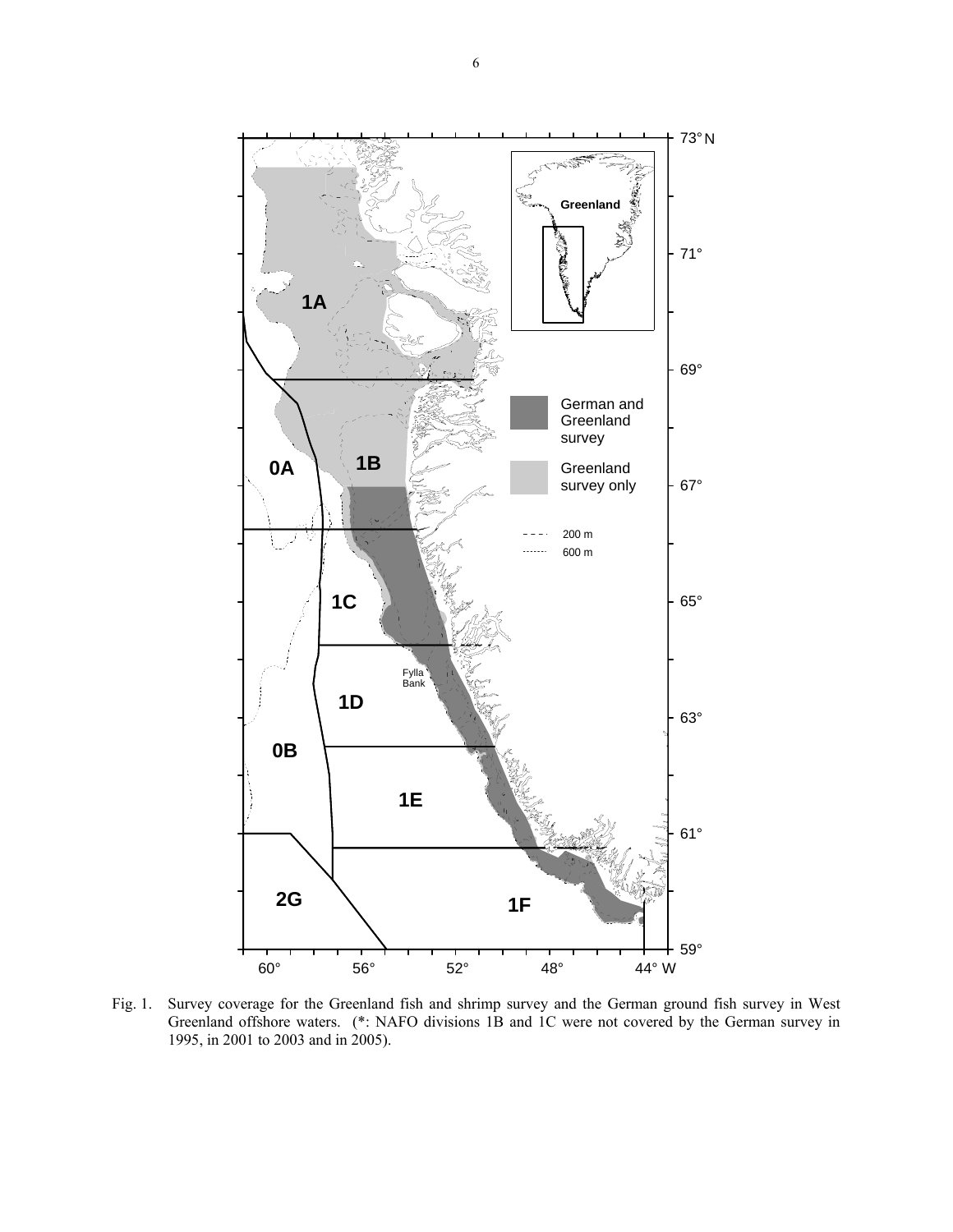

Fig. 2. Relationship between estimates of cod biomass in the overlapping area of the German groundfish survey and the Greenland Bottom Trawl Survey, 1992-2009. Dashed and dotted lines indicate limits of the 95% confidence and prediction intervals, respectively.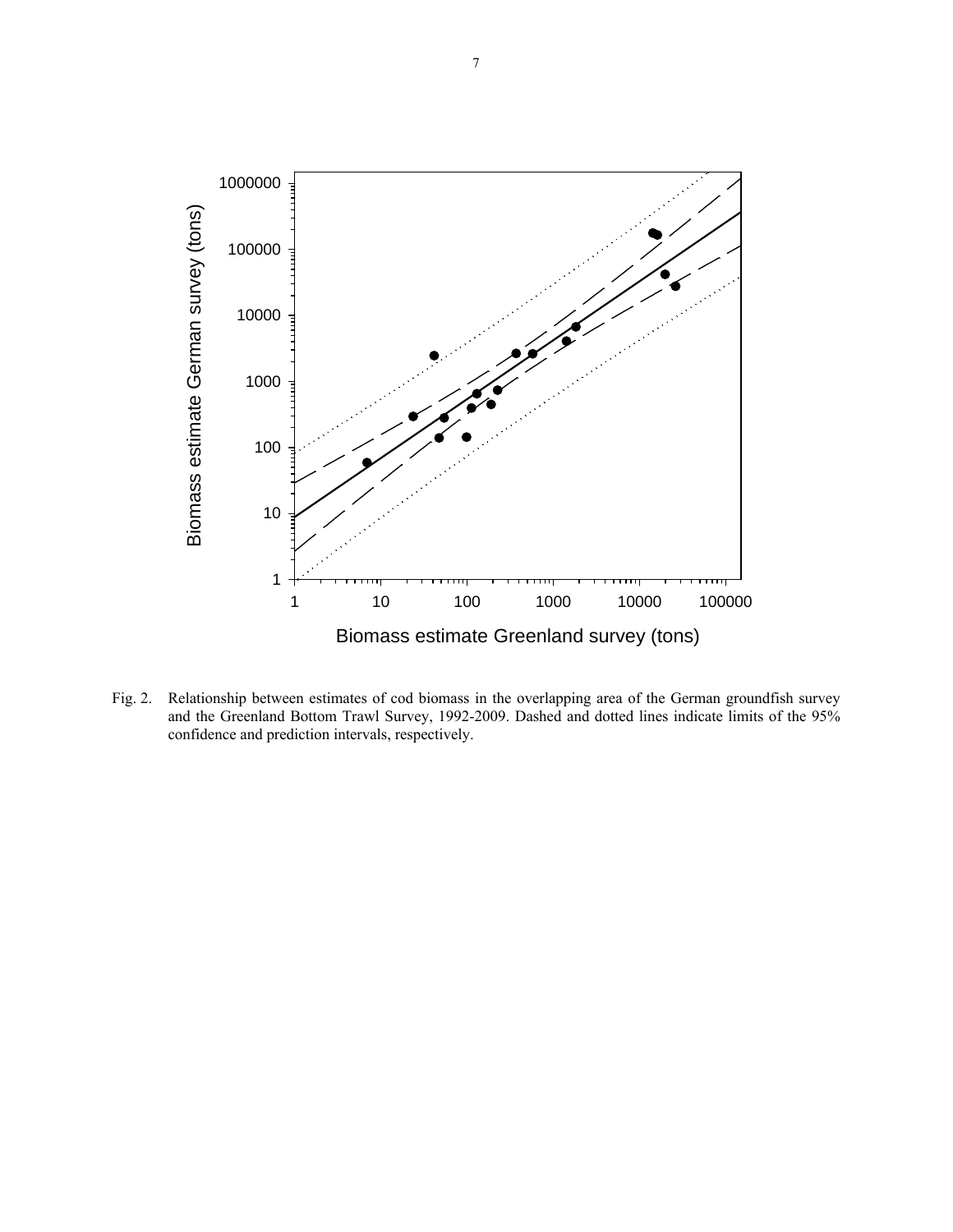

Fig. 3. Geographical distribution of cod density (in  $\text{kg/km}^2$ ) in the Greenland Bottom Trawl Survey in 2010. Numbers in parentheses denotes number of tows.